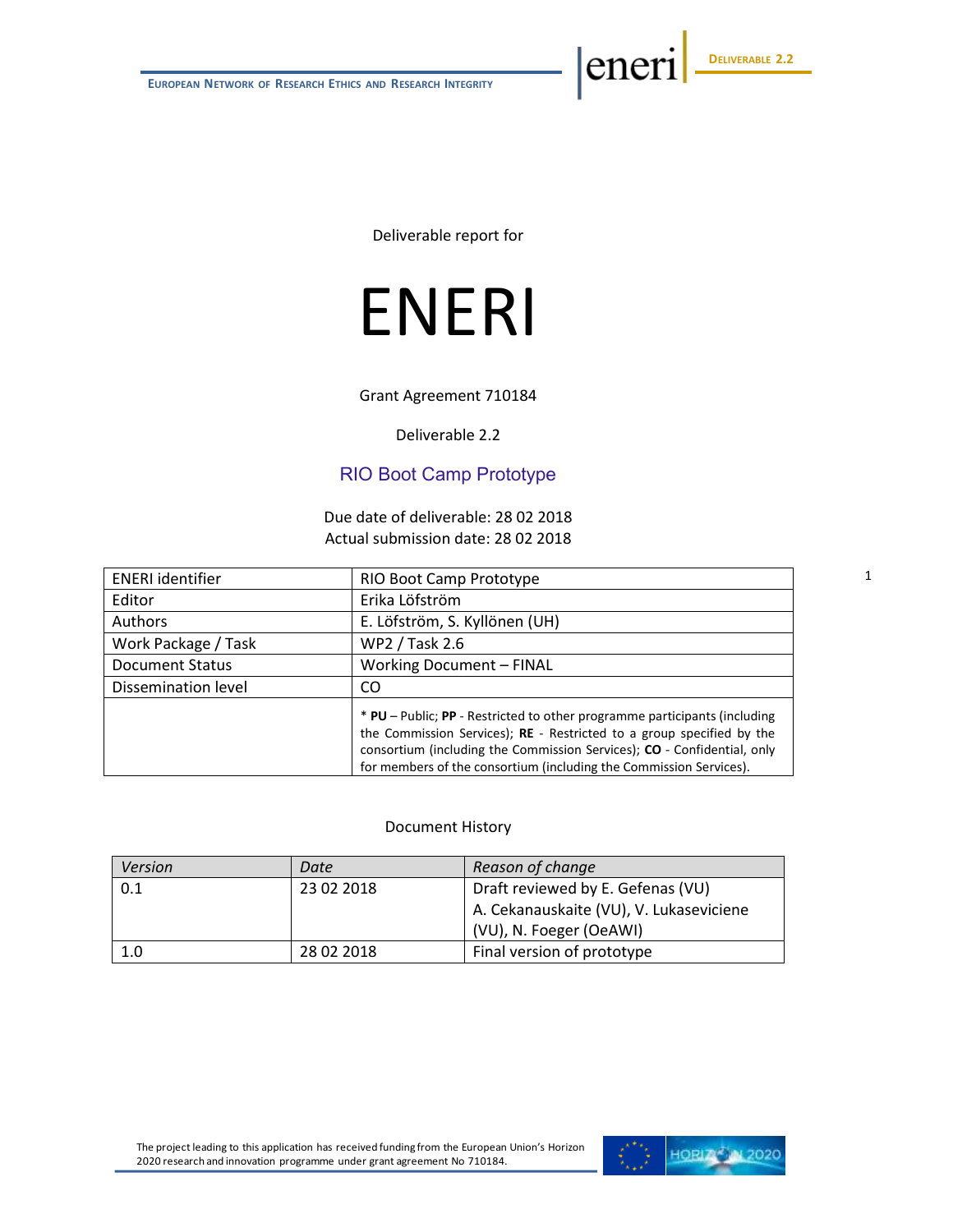**EUROPEAN NETWORK OF RESEARCH ETHICS AND RESEARCH INTEGRITY**

# **DELIVERABLE 2.2**

eneri

2

# **Table of Contents**

| 1. Description of Task at the GA           | 3 |
|--------------------------------------------|---|
| 2. Objectives and needs of the deliverable | 3 |
| 3. Conclusions                             | 5 |
| <b>4. Deviations from DoA</b>              | 8 |
| 5. Next steps                              | 8 |
| 6. References                              | 9 |

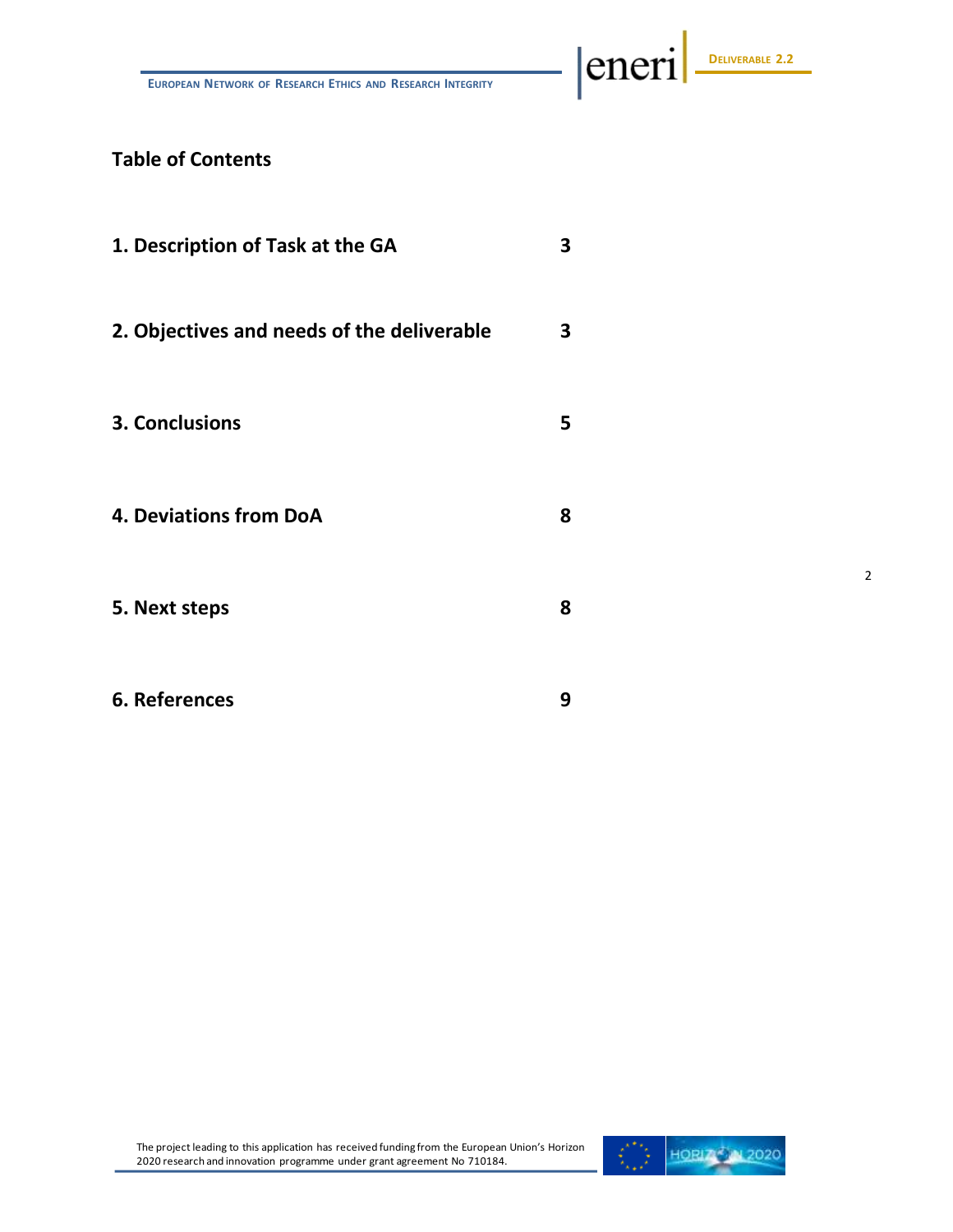ener

# **1. Description of Task at the GA**

Task 2.6: boot camps activities. ENRIO and EUREC members are not only dealing with allegations of research misconduct or doing ethics reviews but also with raising awareness concerning research integrity and ethics through training activities. In the United States local research integrity officers (RIOs) have been offered specific training by the Office of Research Integrity (ORI). Since for instance collected data and material in an investigation in US are also used as legitimate evidence in court, the requirements in procedures are different compared to European standards or procedures for investigations. ENRIO wants to establish similar RIO boot camps although with a European focus thus taking into account the local circumstances. Similarly, REC boot camps are planned. For this task a strong cooperation with WP4 is necessary.

#### **2. Objectives and needs of the deliverable**

Objective as stated in the grant proposal: Developing training material including a European prototype of a RIO and REC boot camp.

In order to achieve its aim, collaboration among WPs has been vital. This collaboration includes WPs 2 (Research Ethics and Research Integrity: Shared Practice), 3 (Common ethical basis for research: Synergies between Research Ethics and Research Integrity Networks), and 4 (Training and Capacity Building).

The collaboration with WP 2 has made it possible to utilize the ENRIO Group in seeking input for relevant themes, and in the actual implementation of the Boot Camp (BC) (Rome, April 9-10, 2018) in connection to an ENRIO meeting. In the phase of informing prospective participants about the forthcoming BC, the target group also had the opportunity to express themes that they particularly felt a training need for. For instance, the inquire resulted in expressions of the need to address the General Data Protection Regulation (GDPR) and its implications for integrity boards and committees, and creating a culture of integrity. Furthermore, as one aim of ENERI is to create synergy between research integrity and research ethics, overlapping issues and ethics topics were also included, i.e. conflict of interest, and ethics review in non-medical research involving human research participants. The latter one was also expressed as a need through ENRIO consultation.

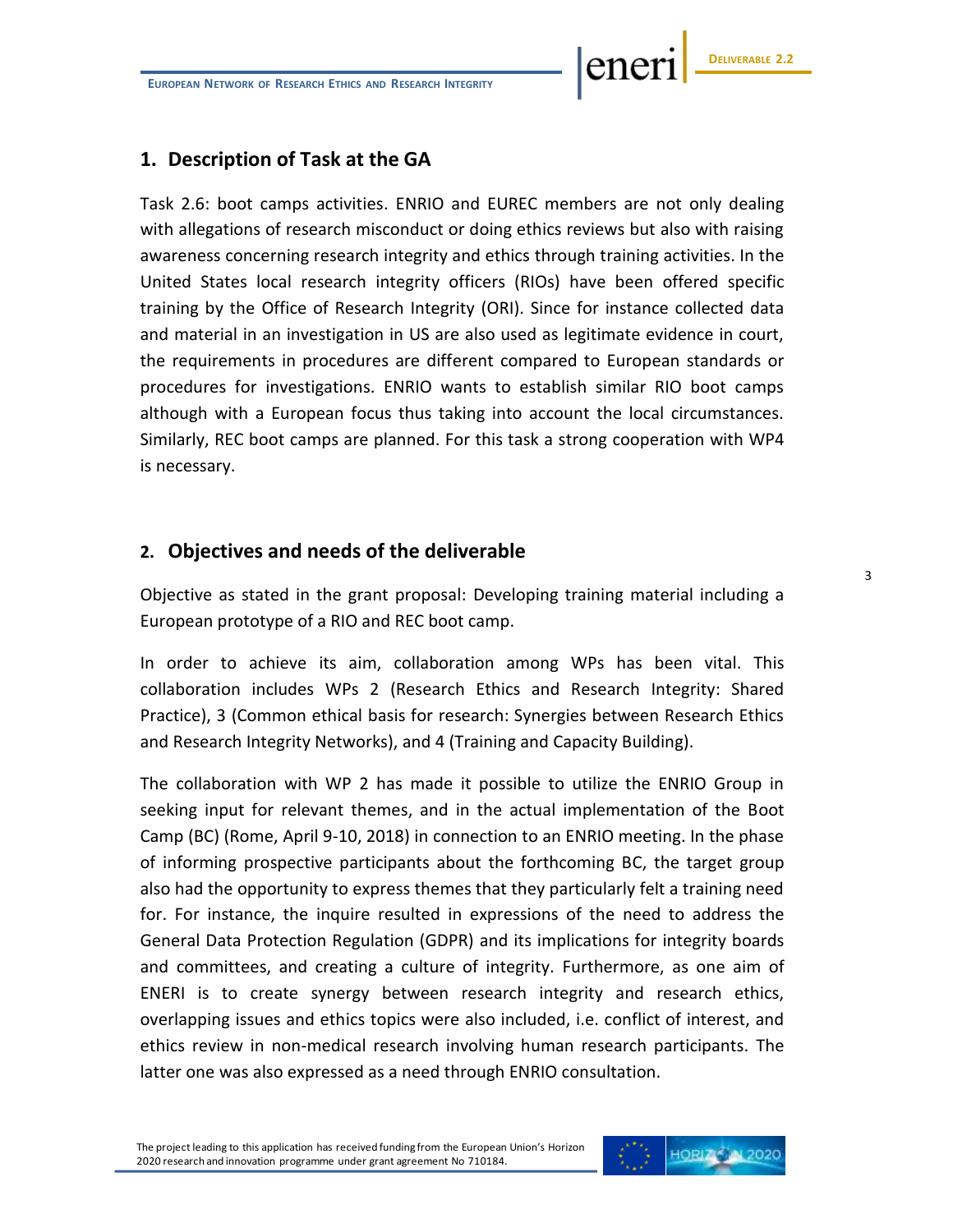Collaboration with WP 3 has meant that contents of the e-Manual are incorporated to the BC themes. Authors of the e-Manual, namely David Townend and David Shaw, will also be involved in doing the training at the BC on topics related to conflict of interest together with Asta Cekanauskaite and Vilma Lukaseviciene of WP 4, authorship and plagiarism, and GDPR.

Furthermore, collaboration takes place with WP 5 (Participation and Communication Portal: E-Community and E-Tools). The latest development around creating an ethics/integrity expert database will be presented and discussed as part of capacity building and strengthening cultures of integrity across Europe.

Within WP 4, there has been the opportunity to get acquainted with the U.S. BC concept and related training materials. A staff member at the Finnish Board on Research Integrity with experience of a U.S. RIO Boot Camp has reported on the experience, which provided valuable insight into this particular type of training conception.

The U.S. Boot Camp utilizes the idea of a single case, which is analysed, role played and discussed from a number of different integrity angles. This approach provides the opportunity to get to depth with a case and practice RIO competences while engaging with the mutual task.

The ENERI RIO BC utilizes a similar idea of intensive work with cases. However, there are challenges, which require modifications into the approach in the European context. First, the target group in the ENERI BC is broader including research integrity officers working at research institutions, but also, and mostly so, officers serving on national or institutional integrity boards and committees. Therefore, the tasks of participants in the ENERI BC are more varied, whereas in the U.S. context, participants are research integrity officers with similar task profiles. Second, the integrity infrastructures, regulations and guidelines vary greatly from country to country, and therefore the training cannot be based on the idea of a specific set of regulations or a single proper procedure. By default, the discussion around the dilemmas will be more diverse, explorative and comparative in nature, which will, on the one hand, challenge the coherent discussion of topics, but on the other hand, also enrich discussions. Third, in the U.S. research integrity officers are involved in investigations and their work has legal implications unlike in many European



ene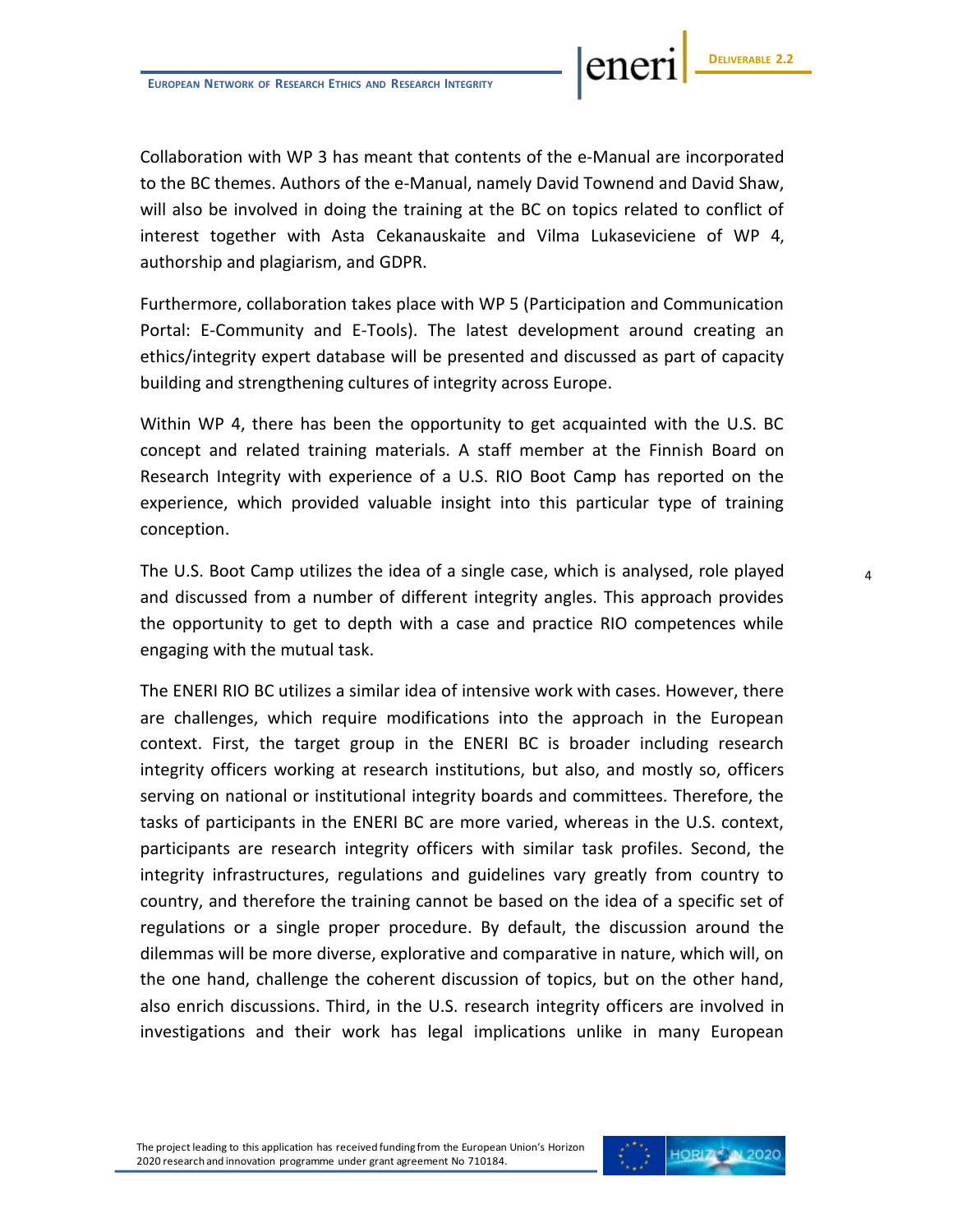ene

countries. Thus, in the European context, the scope must be broader than investigation procedure in order for participants to benefit.

# **3. Conclusions**

Based on the above, a program has been set up for the ENERI RIO BC to accommodate objectives and needs of the target group, and to pilot-test related training modules later available online. For the program, please see Table below.

The venue for the ENERI RIO BC is the National Research Council (CNR) at Piazzale Aldo Moro 7, 00187 Rome.

The working methods are based on introductions to themes and active work on cases/dilemmas in smaller groups. We will use a few core cases /dilemmas running through the themes. This is illustrated by the arrows in the table. The idea is that each case is dealt with from at least two perspectives to create continuity. In the U.S. BCs, participants work on just one case. However, having a few different cases, which can be analysed through different topics, will help to assure that a greater number of participants can find at least one case that they can easily connect with in terms of content, field and methodology. The BC serves the purpose of pilot-testing materials, and thus, it is relevant to test at least a couple case materials. At the same time, we wish to maintain the idea of a BC with intensive work into the chosen case(s).

The work with cases take different forms:

- small-group sessions around cases where groups deal with their assigned case, but report the outcomes to the whole group
- small-group sessions around a mutual case where outcomes are compared and group solutions complement each other
- Simulation of case in which volunteers act roles, and others are observers. The observer role is not a passive one as also observers will be reporting on their perceptions
- Simulation case is carried on to small-group work in which groups should continue to solve/discuss the simulation case from an assigned perspective.

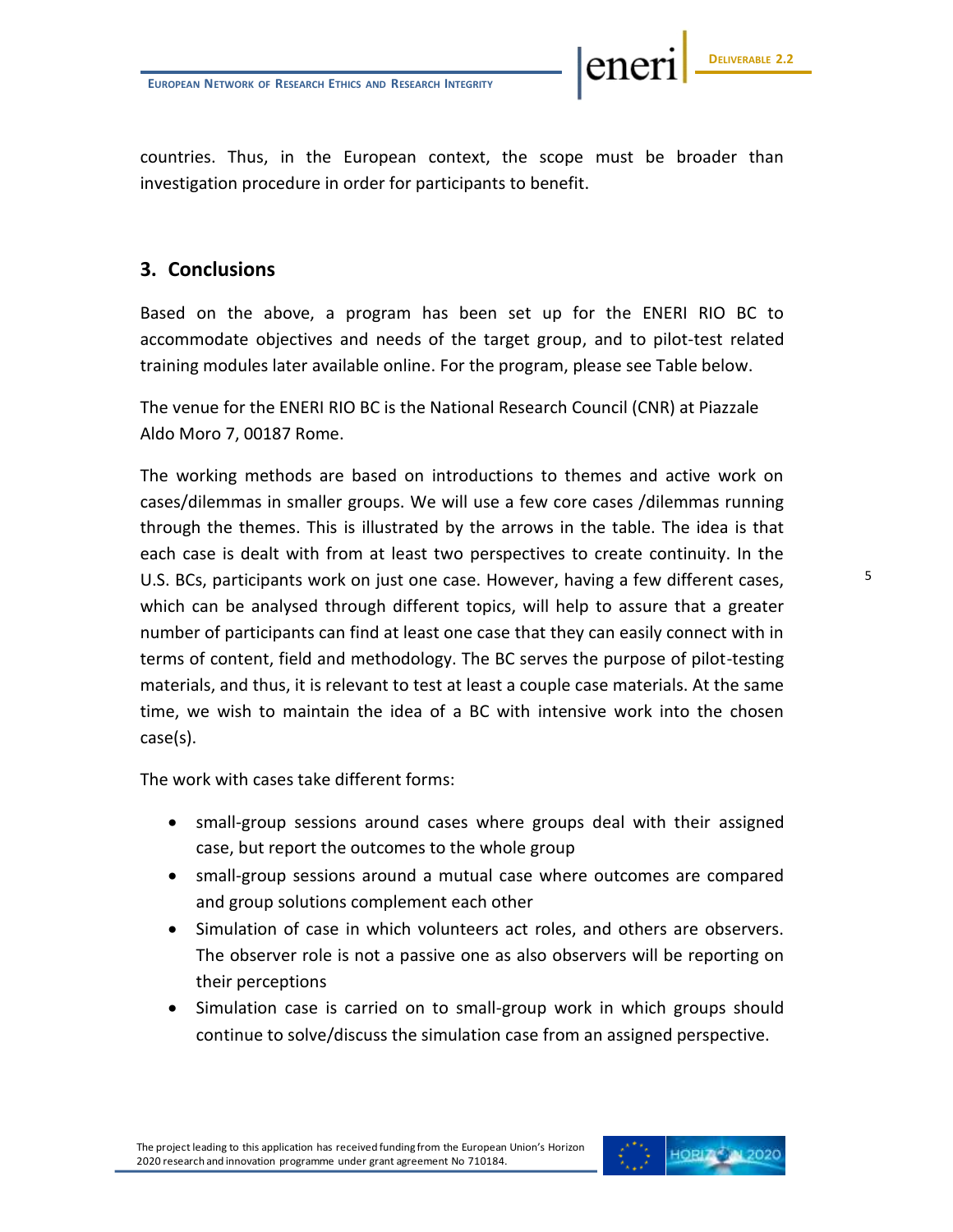Thus, the BC will include activating working methods (group work, simulation) to engage participants. Learner-centred methods facilitate higher-quality learning, i.e. deeper level learning and conceptual change (Martin et al., 2000; Kember & Kwan, 2000). Role-play and simulation are teaching/learning activities which engages participants into taking an active role in their learning, and which mimic real/realistic situations. This a feature highly relevant for adult learners who often have the goal of being able to transfer their learning to a real-life context, such as work. Simulation and role play are relevant methods for dealing with ethics and integrity-related content as these encourage participants to recognize different perspectives and to understand the dynamics of systems or processes (Wheeler, 2006; Wright-Maley, 2015).

Creating cases with continuity covering at least two themes is a demanding task, and for this purpose the case studies will draw on multifaceted real-life cases in modified and, where relevant, anonymized form. There are some high-profile cases, the use of which does not require anonymization as the case will draw upon publicly available information and reports. In line with the simulation method, it is vital that participants can get a realistic feel of the materials they work with.

One of the cases providing the opportunity for multi-perspective exploration is the so called Macchiarini case (cf. [https://ki.se/en/news/the-macchiarini-case-timeline\)](https://ki.se/en/news/the-macchiarini-case-timeline). It is used to explore conflict of interest and creating a culture of integrity. The simulation related to ethics review and the subsequent session on General Data Protection Regulation draw on a case on deviation from the norm of informed consent or on data management and fidelity. Either one of these cases will be used in the BC, but both will be available in the final training resource. Cases for the introductory session drawing on the ALLEA Code of Conduct is illuminated with cases that can be followed up in the session on authorship, plagiarism and peer review. For this purpose we will use 1-2 cases drawing on ideas from UKRIO, the Finnish ethics advisors' training, and based on extensive qualitative research (e.g. Löfström & Pyhältö 2012; 2014; 2015) While information on the Macchiarini case has been publicly available, the other cases draw to some extent on other real cases, which are not public. Therefore, anonymization and modification are necessary measures for protecting identities of individuals involved.

To sum, the BC includes concrete cases that are followed up from different perspectives in the spirit of "Boot camp", and it will include a selection of cases to

The project leading to this application has received funding from the European Union's Horizon 2020 research and innovation programme under grant agreement No 710184.



**DELIVERABLE 2.2**

ene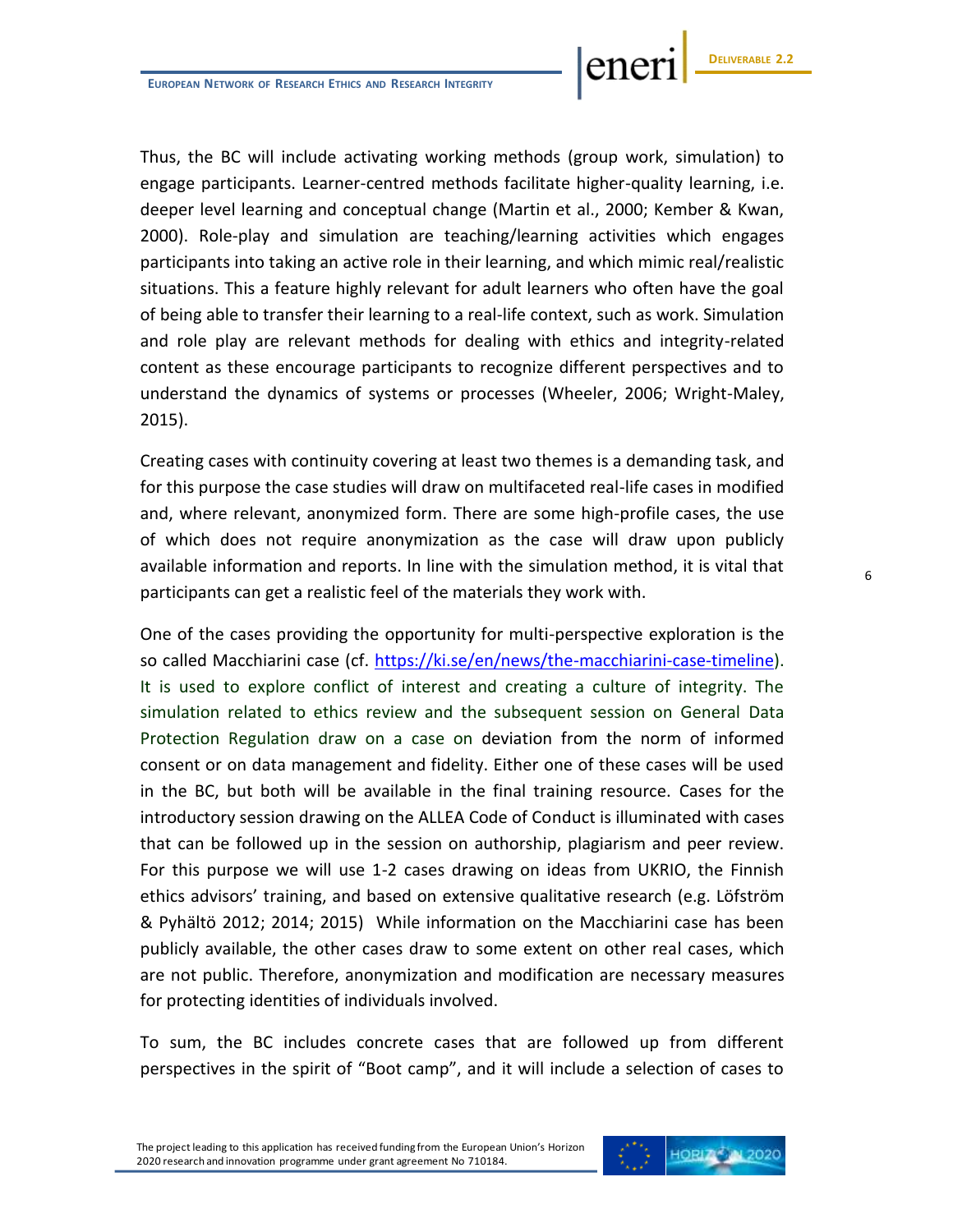allow the European diversity to be taken into account. In order to honor the goal of ENERI to bring together research ethics and research integrity, there are cases that are carried over from themes in one domain to themes in the other domain.

#### Table 1: Programme for RIO BC

| Monday, 9<br><b>April</b> | <b>Content</b>                             | <b>Working method</b>         | Presnter/<br><b>Facilitator</b> |
|---------------------------|--------------------------------------------|-------------------------------|---------------------------------|
| $12:00 - 13:00$           | Lunch                                      |                               |                                 |
| $13:00 - 13.15$           | Opening                                    |                               | Dorian Karatzas, EC             |
| $13.15 - 13.30$           | Introduction to the                        |                               | Erika Löfström,                 |
|                           | <b>ENERIBC</b>                             |                               | Nicole Föger                    |
| $13:30 - 14:45$           | ALLEA code and                             | Work on cases 1-2             | Simo Kyllönen                   |
|                           | research misconduct                        |                               |                                 |
|                           | Coffee                                     |                               |                                 |
| $15.15 - 16:15$           | Ethics review boards                       | Simulation with case 3        | Erika Löfström                  |
|                           | in social sciences and                     |                               |                                 |
|                           | humanities                                 |                               |                                 |
| $16.15 - 17:30$           | Impacts of the General                     | Work with case 3 (simulation  | David Townend                   |
|                           | <b>Data Protection</b>                     | case) continues as group work |                                 |
|                           | Regulation                                 | case study                    |                                 |
| Tuesday, 10               |                                            |                               |                                 |
| <b>April</b>              |                                            |                               |                                 |
| $09:00 - 10:45$           | Challenges for                             | Work with cases 1-2           | David Shaw                      |
|                           | responsible                                |                               |                                 |
|                           | publication:                               |                               |                                 |
|                           | authorship, peer                           |                               |                                 |
|                           | review and plagiarism                      |                               |                                 |
|                           | Refreshments                               |                               |                                 |
| $11:15 - 12:30$           | Creating a Culture of<br>Integrity through | Work with case 4              | Erika Löfström                  |
|                           | Supervision and                            |                               |                                 |
|                           | Mentoring                                  |                               |                                 |
| $12:30 - 13:00$           | <b>Ethics Expert Database</b>              |                               | Panagiotis Kavouras             |
| $13:00 - 14:15$           | Lunch and coffee                           |                               |                                 |
| $14:15 - 16:00$           | Conflict of Interest                       | Work with case 4              | Vilma Lukaseviciene,            |
|                           |                                            |                               | Asta Cekanauskaite,             |
|                           |                                            |                               | David Shaw                      |
| $16:15 - 17:00$           | Conclusion                                 |                               |                                 |



eneri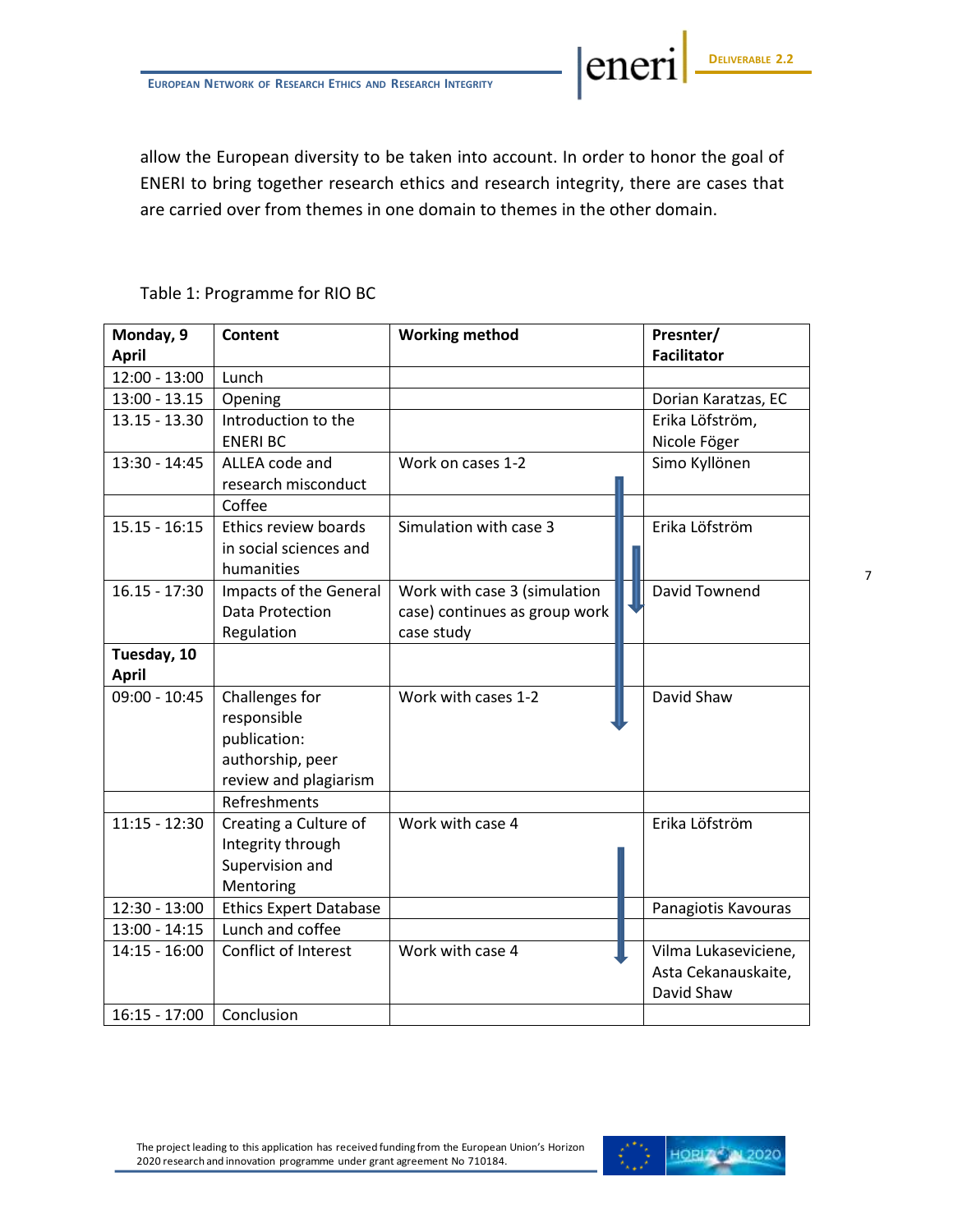ener

# **4. Deviations from DoA**

NA

#### **5. Next steps**

Preparations for the implementation of the BC are currently undertaken.

During the BC, organisers intend to collect evidence of how the chosen cases work with expert target groups, and what kind of discussions they trigger. This is an important step in assessing training resources created within the ENERI project. An evidence-based approach is applied in order to understand the processes by which integrity experts engage with the selected training material. This will help WP 4 to develop the materials into their final format, later made available online. Moreover, the evidence-based approach increases understanding about how experts analyse ethical dilemmas, including what kind of strategies they use, and what they emphasise in problem solving. Such understanding can be used in future training to help participants develop effective and expert-like strategies for identifying, analysing, and solving ethical dilemmas.

In addition to the evidence-based approach, participants of the BC will be asked to provide feedback on the training. The program concludes with an opportunity to evaluate the training. In addition, participants are also asked to provide written feedback. This material is analysed and fed forward into a) the training material to be made available online at a later stage, and b) the following BC with a focus on research ethics committees (RECs) to be held in early 2019. The preparations for the REC BC have already started, and the experiences from the RIO BC will be a valuable resource for further developing the European BC conception.

The project leading to this application has received funding from the European Union's Horizon 2020 research and innovation programme under grant agreement No 710184.